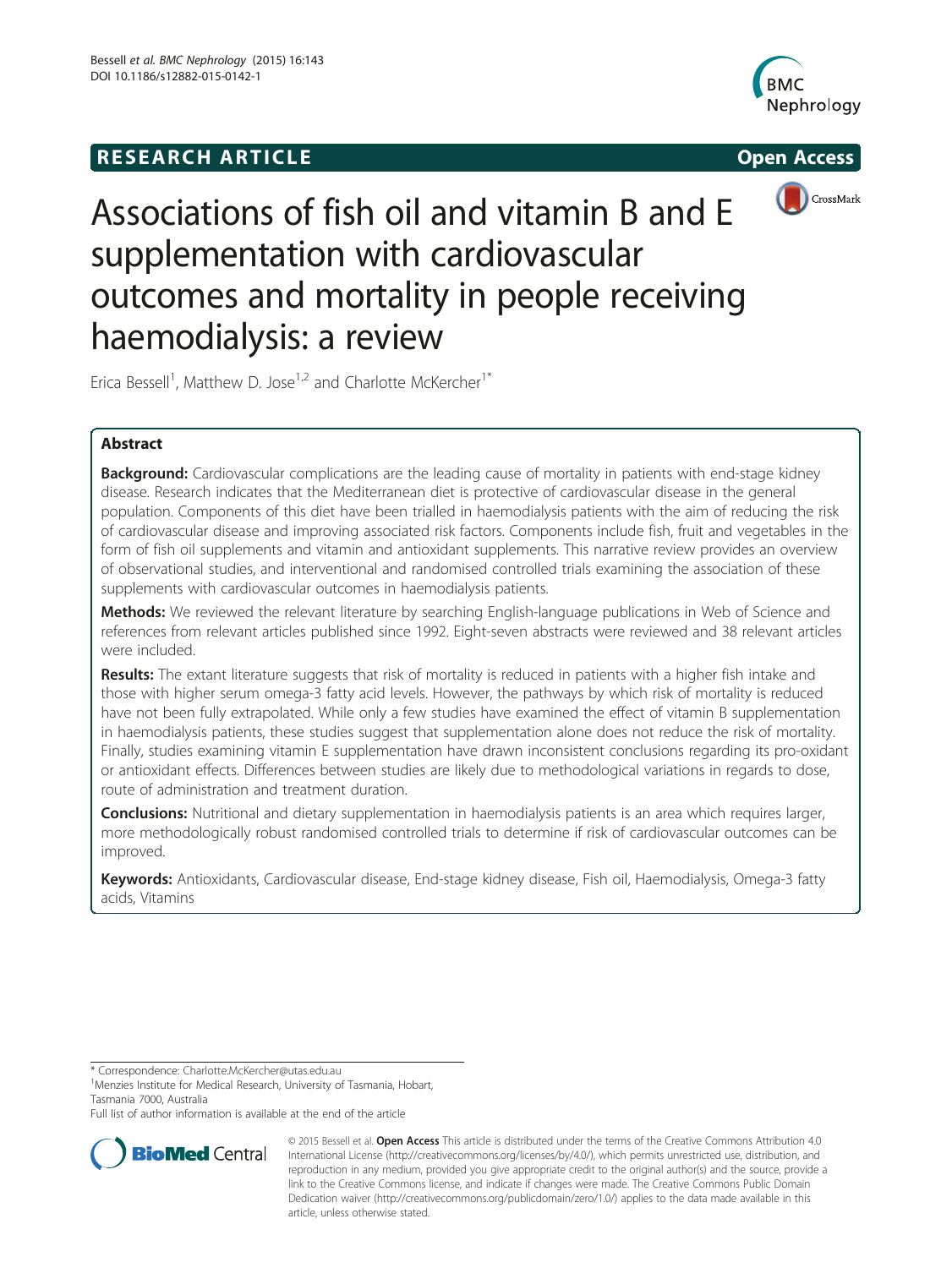# Background

Cardiovascular complications are the most common cause of mortality in people with end-stage kidney disease (ESKD). Dietary approaches in this population have therefore focused predominantly on reducing the risk of incident cardiovascular disease (CVD) and cardiovascular events. Research indicates that healthy adults can reduce their risk of CVD by adopting a diet that is either i) low in fat, cholesterol, saturated fatty acids or sodium or ii) high in fruit and vegetables, fibre, fish, polyunsaturated or monounsaturated fatty acids, or potassium [\[1](#page-6-0)]. In healthy populations, dietary interventions focusing on one or more of these strategies have been found to reduce hypertension as well as total and low-density lipoprotein (LDL) cholesterol levels [[1](#page-6-0)]. These dietary interventions may also improve plasma high-density lipoprotein (HDL) cholesterol, triglyceride and antioxidant levels [[1\]](#page-6-0).

The Mediterranean style diet incorporates many of these recommendations and is now widely regarded as a beneficial approach to maintaining cardiovascular health throughout life. This dietary approach originated from the traditional diets of Greece, Italy and Spain, and promotes increased intake of high fibre foods such as fruit, vegetables and legumes; increased intake of fish; moderate intake of dairy products and wine (particularly red wine); and low intake of red meats. Previous research generally indicates a positive effect of the Mediterranean diet on traditional cardiovascular risk factors, including blood pressure, and total and LDL cholesterol levels, as well as outcomes including CVD morbidity and mortality [\[2](#page-6-0)]. A recent systematic review of 16 relevant studies found that a 2-unit increase in adherence to the Mediterranean diet was associated with a pooled 13 % decrease in risk of CVD (RR 0.87, 95 % CI 0.85–0.90) [\[3](#page-6-0)]. Improvements have also been reported in serum markers of inflammation including C-reactive protein (CRP) and interleukin-6 (IL-6) [[4\]](#page-7-0).

Given that the Mediterranean diet appears to be cardioprotective in the general population [\[3\]](#page-6-0), studies have been conducted in people with ESKD to ascertain if any protective effects are offered in this patient population. The most commonly trialled components of this diet in people with ESKD have been fish [\[5](#page-7-0)], and fruit and vegetables [\[6\]](#page-7-0). However, these two components have mainly been delivered in the form of fish oil supplements, and vitamin and antioxidant supplements. Ensuring adequate intake of vitamins in patients with chronic disease, including ESKD, is important to avoid the subtle effects of low vitamin intake on oxidative stress, and disease occurrence and progression [[7\]](#page-7-0). People receiving dialysis treatment may not meet their daily vitamin requirements for several reasons, including reduced appetite, restrictions on diet (e.g. protein), interference with absorption due to medications, altered metabolic pathways due to uraemia, and losses of water-soluble vitamins during dialysis [[7\]](#page-7-0).

The aim of this narrative review is to provide an overview of recently published observational studies and interventional trials examining the association of fish oil, and vitamin and antioxidant supplementation with risk of CVD morbidity and mortality in haemodialysis patients.

# **Methods**

The relevant literature was reviewed by searching Englishlanguage publications in Web of Science and references from relevant articles published from January 1992 to July 2015. Web of Science spans eight science databases, including MEDLINE via PubMed. Literature was searched from 1992 in order to examine contemporary evidence relevant to current treatment practices. Key words (including spelling variants) used in the search included terms relating to: i) haemodialysis (kidney disease, renal disease); ii) study design (intervention, trial, clinical, cohort, observational); iii) CVD morbidity and mortality (cardiovascular, cardiac, mortality, death); iv) omega-3 fatty acids (omega-3, n-3, fish oil, fish, seafood) and v) vitamins and antioxidants (vitamin, antioxidant). Eighty-seven abstracts were reviewed and 38 relevant full-text articles were subsequently included.

# Fish intake and fish oil

Fish, especially oily fish, are a rich source of omega-3 polyunsaturated fatty acids. In humans, the most biologicallyimportant omega-3 fatty acids are eicosapentaenoic acid (EPA) and docosahexaenoic acid (DHA). Omega-3 fatty acids compete with omega-6 fatty acids, such as arachidonic acid and linoleic acid, to be incorporated into the phospholipid bilayer of the cell membrane. Once incorporated into the cell membrane, omega-3 and omega-6 fatty acids can be converted to eicosanoids, such as prostaglandins and leukotrienes [[8](#page-7-0)]. Omega-3 eicosanoids are typically anti-inflammatory, anti-aggregatory and anti-arrhythmic, while omega-6 eicosanoids typically promote inflammation, aggregation and arrhythmia [\[8\]](#page-7-0). Omega-3 fatty acids may therefore be protective of CVD, as they also decrease triglyceride levels, blood pressure, heart rate and risk of thrombosis, and increase HDL cholesterol levels and endothelial function [\[9\]](#page-7-0). Examining the role of omega-3 fatty acids in haemodialysis patients is important as many of these patients have hypertriglyceridaemia, which is commonly treated using fish oil supplementation [\[8](#page-7-0)].

#### Observational studies

Since 2002, six studies have examined the relationship between fish oil and risk of cardiovascular events or mortality in haemodialysis patients (see Table [1](#page-2-0)). Only two studies have examined the association between dietary intake and risk of mortality. In an early study, incident haemodialysis patients in the United States who reported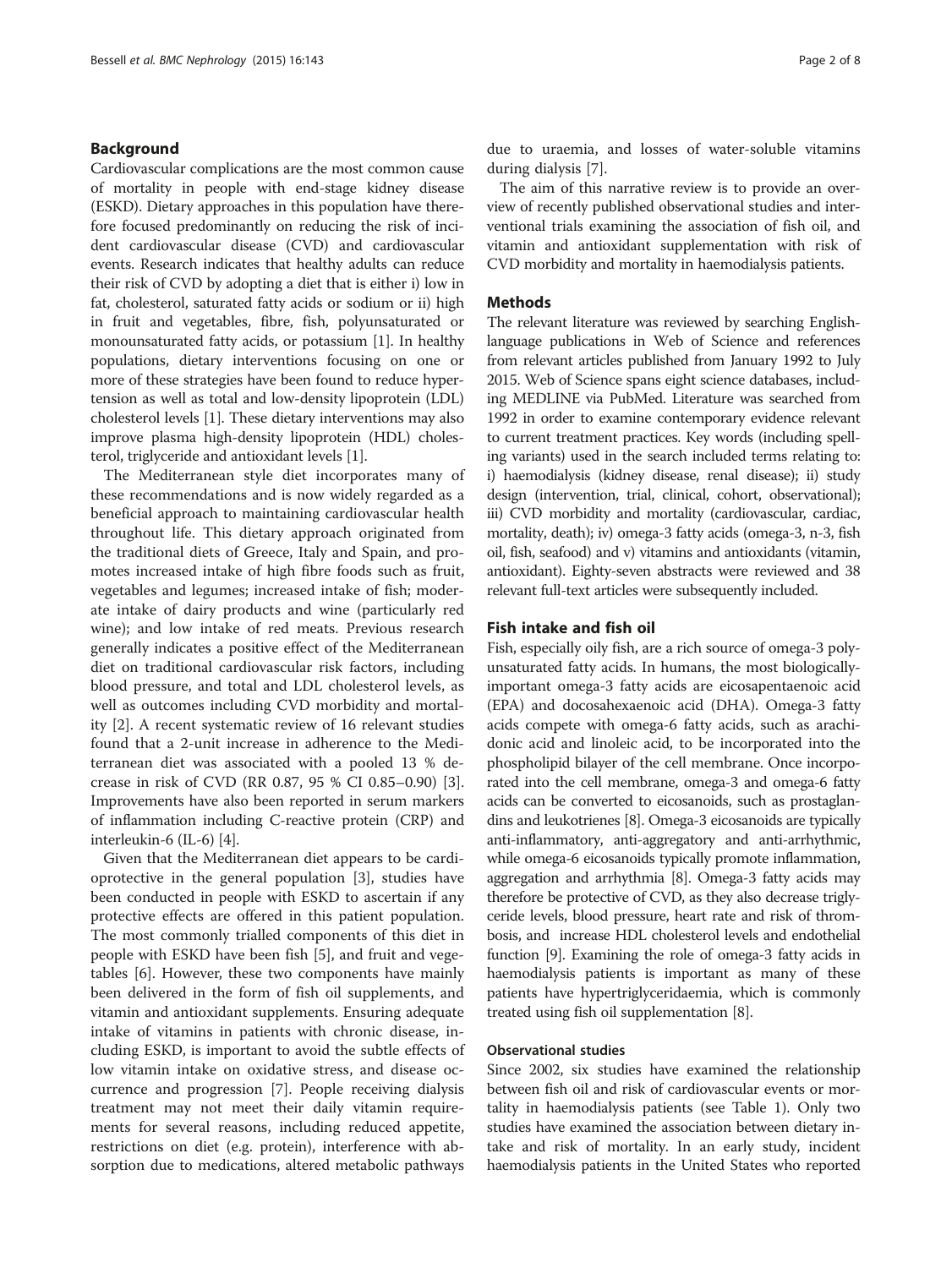| Study                             | Participants                                                                                                                                                             | Follow-Up                               | Predictor                                                                                                                        | Outcome                 | Association                                                                                                                                    |
|-----------------------------------|--------------------------------------------------------------------------------------------------------------------------------------------------------------------------|-----------------------------------------|----------------------------------------------------------------------------------------------------------------------------------|-------------------------|------------------------------------------------------------------------------------------------------------------------------------------------|
| Kutner 2002 [10].<br><b>USA</b>   | 216 incident HD patients (53 % male,<br>aged 20-90 year)                                                                                                                 | Mean, 3 years                           | Regular fish eaters versus non-fish eaters All-cause mortality                                                                   |                         | RR 0.50 (95 % CI 0.27-0.90)                                                                                                                    |
| Friedman 2008 [12].<br><b>USA</b> | 93 HD patients (66 % male, aged ≥18 years)                                                                                                                               | Median, 755 days<br>(range 40-770 days) | Omega-3 index < 4.69 % versus omega-3 All-cause mortality<br>index $> 4.69$ %                                                    |                         | HR 2.48 (95 % CI 0.88-6.95)                                                                                                                    |
| Noori 2011 [11].<br><b>USA</b>    | 145 HD patients (57 % male, $53 \pm 14$ years)                                                                                                                           | 6 years                                 | Quartiles of dietary omega-6 to omega-3 All-cause mortality<br>ratio (1) 1.7–7.6, (2) 7.6–9.3, (3) 9.3–11.3,<br>$(4)$ 11.3-17.4] |                         | Highest (4): Reference (1.00); (3): HR 0.67<br>(95 % CI 0.25-1.79); (2): HR 0.30 (95 % CI<br>0.09-0.99); (1): HR 0.39 (95 % CI 0.14-1.18)      |
| Hamazaki 2011 [13].<br>Japan      | 176 HD patients (55 % male, $64 \pm 12$ years)                                                                                                                           | 5 years                                 | Erythrocyte DHA levels $> 8.1$ % versus<br>DHA levels $<$ 7.2 %                                                                  | All-cause mortality     | HR 0.43 (95 % CI 0.21-0.88)                                                                                                                    |
| Japan                             | Terashima 2014 [14]. As176 HD patients (55 % male, 64 $\pm$<br>12 years)                                                                                                 | 10 years                                | Erythrocyte DHA levels $> 8.1$ % versus<br>DHA levels $<$ 7.2 %                                                                  | All-cause mortality     | HR 0.52 (95 % CI 0.30-.0.91)                                                                                                                   |
| <b>USA</b>                        | Friedman 2013 [16]. $N = 100$ (died in 1 <sup>st</sup> year of HD, 58 % male,<br>$67 \pm 14$ years) $N = 300$ (survived 1st year of<br>HD, 58 % male, $66 \pm 14$ years) | Retrospective<br>analysis               | Quartiles of serum omega-3 fatty acid<br>levels [(1) 1.3 %-3.1 %, (2) 3.1 %-3.8 %,<br>$(3)$ 3.8 %-4.5 %, (4) 4.5 %-15.1 %        | Sudden cardiac<br>death | Lowest (1): Reference (1.00); (2): OR 0.37<br>(95 % CI 0.17-0.79); (3): OR 0.22<br>(95 % CI 0.09-0.51); (4): OR 0.20 (95 % CI<br>$0.08 - 0.51$ |
| Shoji 2013 [15].<br>Japan         | 517 HD patients (63 % male, aged 61<br>$[IQR 54-68]$ yrs)                                                                                                                | 5 years                                 | Quartiles of serum omega-3 to omega-6<br>ratio [medians: (1) 0.73, (2) 1.02, (3), 1.27,<br>(4) 1.68]                             | Cardiovascular events   | Highest (4): Reference (1.00); (3): HR 1.35<br>(95 % CI 0.86-2.04); (2): HR 1.31 (95 % CI<br>0.85-2.02); (1): HR 1.93 (95 % CI 1.27-2.95)      |

<span id="page-2-0"></span>Table 1 Observational studies examining the relationship between fish intake and serum omega-3 fatty acid levels on outcomes in haemodialysis patients

Abbreviations: DHA Docosahexaenoic acid, CI Confidence interval, HD Haemodialysis, HR Hazard ratio, OR Odds ratio, RR Relative risk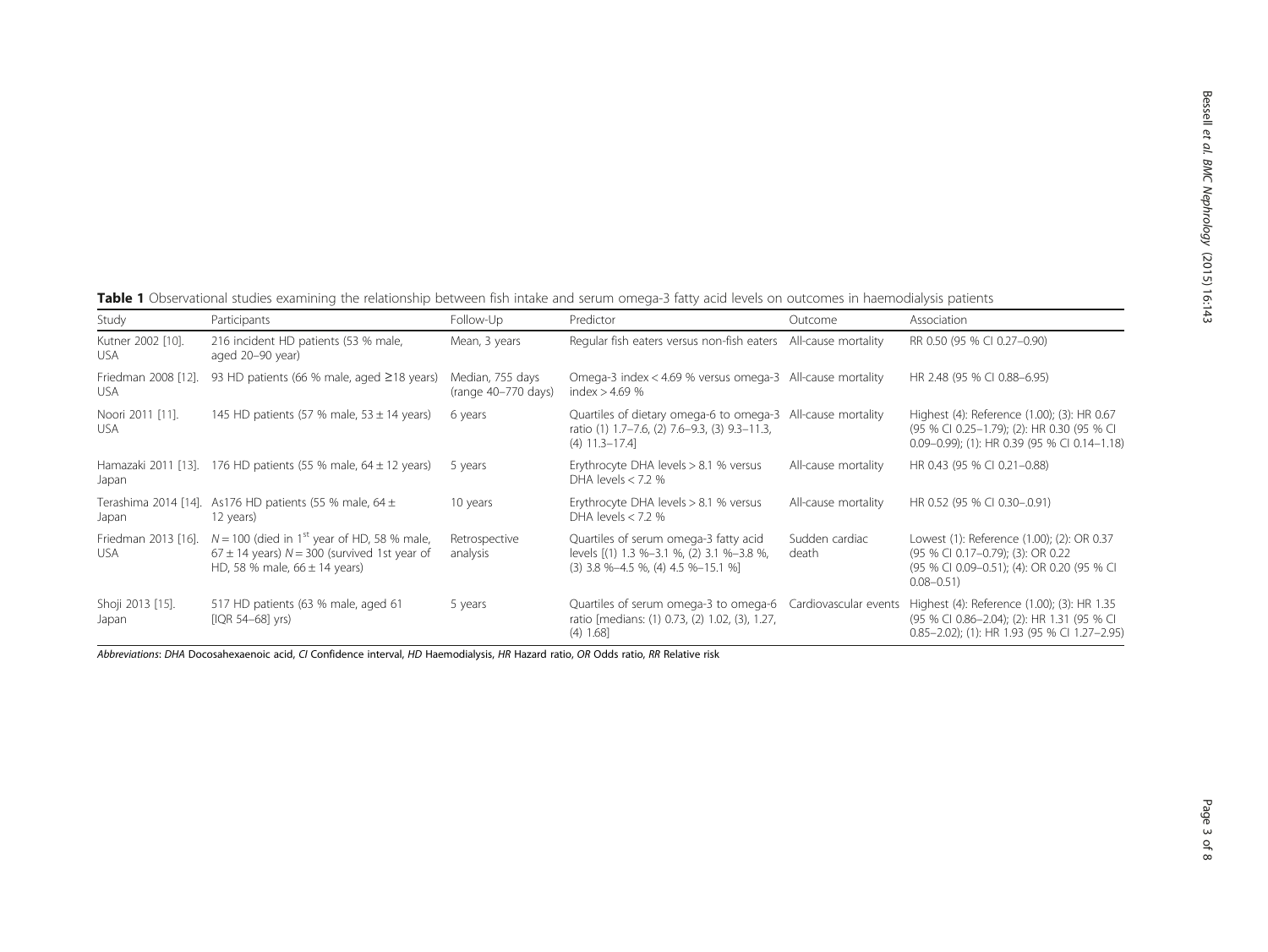'regular' consumption of fish in their diet had a 50 % reduced risk of all-cause mortality compared to patients who did not regularly consume fish (adjusted RR 0.50, 95 % CI 0.27–0.90) [\[10\]](#page-7-0). However, patients were classified as 'regular' fish-eaters if they reported fish consumption during any one of two 3-day food diaries, or during one 24-h food recall, which may not be indicative of the patient's regular diet. Similarly, another study assessed the effect of omega-6/omega-3 intake ratio on the risk of allcause mortality in haemodialysis patients using a 3-day food diary [[11\]](#page-7-0). A non-significant trend towards a dose response was observed whereby the risk of 6-year all-cause mortality in patients in the lower quartiles of the dietary omega-6/omega-3 intake ratio was reduced compared to patients in the highest quartile (Quartile 1: HR 0.39, 95 % CI 0.14–1.18; Quartile 2: HR 0.30, 95 % CI 0.09–0.99; Quartile 3: HR 0.67, 95 % CI 0.25–1.79; Quartile 4: Reference; P trend = 0.06) [\[11\]](#page-7-0).

A further four studies examined the associations between serum omega-3 fatty acid levels and risk of all-cause or CVD mortality, or cardiovascular events. A cohort study based in the United States found that the risk of mortality after a median follow-up of roughly two years was 2.5 times higher in those with a lower omega-3 index compared to those with a higher omega-3 index (HR 2.48, 95 % CI 0.88–6.95) [[12](#page-7-0)]. While not statistically significant, the cohort included only 93 patients, limiting its statistical power. In a cohort of 176 Japanese patients divided into tertiles according to erythrocyte DHA levels, those with the highest DHA levels had a 57 % lower risk of mortality at 5-years (HR 0.43, 95 % CI 0.21–0.88) [\[13](#page-7-0)] and a 48 % lower risk of mortality at 10-years (HR 0.52, 95 % CI 0.30–0.91) [[14\]](#page-7-0) compared to those in the lowest tertile. Likewise, in a larger cohort of 517 Japanese patients, those in the lowest quartile of serum omega-3/omega-6 ratio had an increased 5-year risk of cardiovascular events compared to those in the highest quartile (HR 1.93, 95 % CI 1.27–2.95) [[15](#page-7-0)]. Similar associations were found in a cohort of haemodialysis patients in the United States, divided into quartiles according to serum omega-3 fatty acid levels. The risk of sudden cardiac death decreased through the quartiles (Quartile 2: OR 0.37, 95 % CI 0.17–0.79; Quartile 3: OR 0.22, 95 % CI 0.09–0.51; Quartile 4: OR 0.20, 95 % CI 0.08–0.51) compared to the first quartile [[16\]](#page-7-0). These associations indicate a dose-response relationship whereby increased consumption of omega-3 fatty acids is associated with decreased risk of cardiovascular events in haemodialysis patients.

The full benefits of fish oil consumption in haemodialysis patients and the mechanisms by which it may reduce risk of cardiovascular events or mortality are not yet completely understood. Studies examining the association of fish consumption with various physiological

markers indicate that patients with a higher consumption of fish have higher HDL cholesterol [[17](#page-7-0)] and albumin levels [[10](#page-7-0)], and are less likely to have type 2 diabetes [[10](#page-7-0)], compared to patients with lower fish consumption. Various studies have also examined the association of serum omega-3 fatty acid levels, or erythrocyte DHA levels specifically, with physiological markers in haemodialysis patients. In a small cohort of haemodialysis patients  $(N = 42)$ in Eastern Europe erythrocyte DHA levels were negatively associated with plasma levels of IL-6 and tumour necrosis factor-α (TNFα) [\[18\]](#page-7-0). However, in a cohort of Japanese patients  $(N = 176)$  erythrocyte DHA levels correlated positively with serum LDL cholesterol levels [\[13](#page-7-0)]. Similar results were found in a larger cohort of Japanese haemodialysis patients  $(N = 517)$ , with serum levels of EPA and DHA correlating positively with non-HDL cholesterol levels [\[15\]](#page-7-0). Differing associations between markers with serum omega-3 fatty acid levels may be due to ethnic/racial differences between cohorts and/or methodological differences between studies. Ascertaining the mechanisms of action of omega-3 fatty acids requires further investigation.

#### Interventions and randomised controlled trials

Recent intervention and randomised controlled trials examining the effect of omega-3 fatty acid supplementation on the risk of CVD mortality, morbidity and relevant physiological markers in haemodialysis patients are displayed in Table [2.](#page-4-0) Most trials in this area are limited by methodological weaknesses including small sample sizes and short supplementation durations, ranging from eight weeks [[18\]](#page-7-0) to four months [[19](#page-7-0)]. Supplementation with omega-3 fatty acids in only 15 haemodialysis patients in the United States improved the fatty acid profile of erythrocyte membranes by reducing the proportion of saturated fatty acids and increasing the proportion of polyunsaturated fatty acids [\[20](#page-7-0)]. The majority of the other trials in this area have focussed on changes to markers of inflammation and the lipid profile with varying results [[17](#page-7-0)–[19, 21, 22\]](#page-7-0). For example, one study reported improvements in inflammatory markers such as IL-6 and TNF-α after supplementation with omega-3 fatty acids [[18\]](#page-7-0), while in another two studies inflammatory markers remained unchanged after supplementation [[19, 21](#page-7-0)]. Additionally, supplementation with omega-3 fatty acids has been found to decrease triglyceride levels and increase HDL cholesterol levels [\[17](#page-7-0), [22](#page-7-0)], while another study found that supplementation did not alter triglyceride or total cholesterol levels [\[21](#page-7-0)]. The inconsistencies seen in these trials likely reflect the difficulties in generalising results from small sample sizes, short study durations, and differences in dose of EPA (900 mg to 2010 mg) and DHA (250 mg to 960 mg). A 2008 position statement from the National Heart Foundation of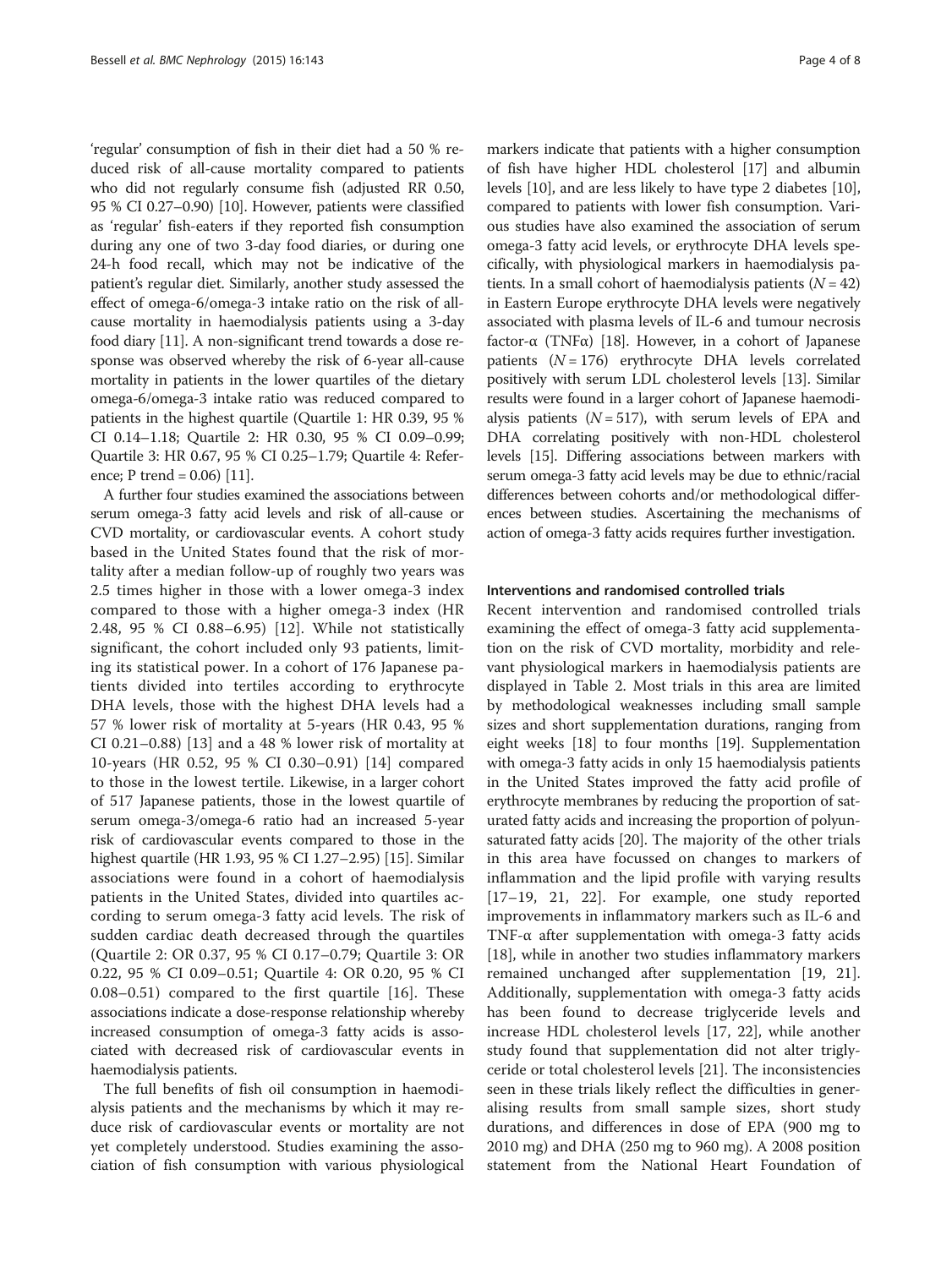<span id="page-4-0"></span>Table 2 Studies examining the effects of interventions involving omega-3 polyunsaturated fatty acids on outcomes in haemodialysis patients

| paciento                                          |                                                                                                                              |                                        |                                                 |                                                                                                              |
|---------------------------------------------------|------------------------------------------------------------------------------------------------------------------------------|----------------------------------------|-------------------------------------------------|--------------------------------------------------------------------------------------------------------------|
| Study and location                                | Participants                                                                                                                 | Design                                 | Intervention                                    | Outcomes                                                                                                     |
| Svensson 2006 [5].<br>Denmark                     | $N = 206$ (65 % male); Intervention:<br>$n = 103 (66 \pm 11 \text{ year})$ ; Placebo:<br>$n = 103 (68 \pm 12 \text{ years})$ | 3-month RCT with<br>24-month follow-up | 1700 mg/day n-3 PUFA<br>(45 % EPA, 37.5 % DHA)  | Cardiac event and/or all-cause mortality:<br>HR 1.04 (95 % CI 0.72-1.48). MI: HR 0.30<br>(95 % CI 0.10-0.92) |
| Svensson 2008 [17].<br>Denmark                    | $N = 206$ (65 % male); Intervention:<br>$n = 103 (66 \pm 11 \text{ year})$ ; Placebo:<br>$n = 103 (68 \pm 12 \text{ years})$ | 3-month RCT with<br>24-month follow-up | 1700 mg/day n-3 PUFA<br>(45 % EPA, 37.5 % DHA)  | J. TG in non-fasting patients only                                                                           |
| Perunicic-Pekovic<br>2007 [18]. Eastern<br>Europe | $N = 42$ (55 % male, 55 $\pm$ 8 years)                                                                                       | 8-week intervention<br>trial           | 2400 mg/day n-3 PUFA<br>(60 % EPA, 40 % DHA)    | J IL-6, TNFa; ↑ albumin, Hb, HDL<br>cholesterol                                                              |
| Saifullah 2007 [20].<br><b>USA</b>                | $N = 23$ (78 % male, 83 % black);<br>Intervention: $n = 15 (58 \pm 12 \text{ years})$ ;<br>Placebo: $n = 8$ (57 ± 14 years)  | 12-week pilot RCT                      | 1300 mg/day n-3 PUFA;<br>(52 % EPA, 26 % DHA)   | J. RBC membrane saturated fat content,<br>plasma n-3/n-6 ratio, CRP; 1 RBC<br>membrane PUFA content          |
| Vernaglione 2008<br>$[21]$ . Italy                | $N = 24$ (65 % male, 65 $\pm$ 18 years)                                                                                      | 4-month intervention<br>trial          | 2000 mg/day n-3 PUFA;<br>(45 % EPA, 12.5 % DHA) | I systolic and diastolic blood pressure;<br>no change: all laboratory parameters                             |
| Zabel 2010 [38].<br>Australia                     | $N = 28$ (50 % male, 61 $\pm$ 17 years)                                                                                      | 12-week intervention<br>trial          | 3000 mg/day n-3 PUFA;<br>(67 % EPA, 17 % DHA)   | ↓ white cell count, peptide YY; ↑ vascular<br>cell adhesion molecules                                        |
| Gharekhani 2014<br>$[19]$ . Iran                  | $N = 45$ (56 % male); Intervention:<br>$n = 25$ (57 $\pm$ 13 years); Placebo:<br>$n = 20 (57 \pm 15 \text{ years})$          | 4-month RCT                            | 1800 mg/day n-3 PUFA;<br>(60 % EPA, 40 % DHA)   | ↓ mean serum TIBC; ↑ IL-10/IL-6 ratio;<br>no change: Hb, serum iron, TNFa, CRP                               |
| Sorensen 2015 [22].<br>Denmark                    | $N = 161$ (65 % male); Intervention:<br>$n = 81$ (66 ± 11 year); Placebo:<br>$n = 80 (68 \pm 11 \text{ year})$               | 3-month RCT                            | (45 % EPA, 37.5 % DHA)                          | 1700 mg/day n-e PUFA; J TG; 1 HDL cholesterol; no change:<br>total cholesterol                               |

Abbreviations: CI Confidence interval, CRP C-reactive protein, DHA Docosahexaenoic acid, EPA Eicosapentaenoic acid, Hb Haemoglobin content, HDL High density lipoprotein, HR Hazard ratio, IL-6 Interleukin-6, IL-10 Interleukin-10, MI Myocardial infarction, PUFA Polyunsaturated fatty acid, RBC Red blood cell, RCT Randomised controlled trial, TG Triglyceride, TIBC Total iron binding capacity, TNF<sup>α</sup> Tumour necrosis factor-<sup>α</sup>

Australia recommended a combined intake of 500 mg/ day of EPA and DHA to prevent coronary heart disease, and an intake of at least 1000 mg/day to prevent secondary events in people with prevalent coronary heart disease [[9\]](#page-7-0). Additionally, a review of the literature published since the release of this position statement concluded that fish intake only (ideally 2–3 serves per week), and not supplemented omega-3 fatty acids, is beneficial in the primary and secondary prevention of CVD in the general population [\[23\]](#page-7-0).

Only one randomised controlled trial, conducted in Denmark  $(N = 200)$ , examined the effect of omega-3 fatty acid supplementation on risk of mortality in haemodialysis patients over a 2-year follow-up. Three months of supplementation with 1700 mg of omega-3 fatty acids daily reduced the risk of myocardial infarction (MI) by 70 % (HR 0.30, 95 % CI 0.10–0.92), but did not reduce the risk of cardiac events and/or all-cause mortality (HR 1.04, 95 % CI 0.72–1.48) [\[5](#page-7-0)]. In this same cohort, 27 patients had atrial fibrillation with these patients recording lower serum DHA levels compared to the 173 patients with sinus rhythm [\[24](#page-7-0)]. A large increase in DHA levels after supplementation with omega-3 fatty acids in patients with sinus rhythm was associated with a cardioprotective decrease in average corrected QT interval (time taken for ventricular hyperpolarisation and then repolarisation) [[24\]](#page-7-0).

# Vitamins and antioxidants

Pooled results from a recent review of the literature suggest that there may be no effect of vitamin or mineral supplementation, including vitamins A, C and E, and folic acid, on the risk of CVD or mortality in the general population [\[25](#page-7-0)]. However, adequate vitamin and antioxidant intake is required to maintain proper physiological functioning and reduce levels of oxidative stress in the body. This is vitally important in haemodialysis patients, as they typically have high levels of oxidative stress and may not meet daily vitamin requirements due to malabsorption or losses during dialysis [\[7](#page-7-0)]. A 4-week pilot intervention study found that supplementing 21 haemodialysis patients with fruit juice rich in anthocyanin and polyphenol antioxidants resulted in short term reductions in total DNA damage and markers of protein oxidation; and long term reductions in markers of lipid peroxidation [[26](#page-7-0)]. Conversely, an 8-week randomised controlled trial in the United States providing 20 haemodialysis patients with a daily antioxidant cocktail (800 IU vitamin E, 250 mg vitamin C, 100 mg vitamin B6, 10 mg folic acid, and 250 μg vitamin B12) did not improve any of the measured markers of oxidative stress, inflammation and nutritional status [\[6](#page-7-0)]. Other randomised controlled trials have focussed predominantly on only one vitamin or antioxidant, rather than combined therapies, in an attempt to determine which vitamins are most important for haemodialysis patients.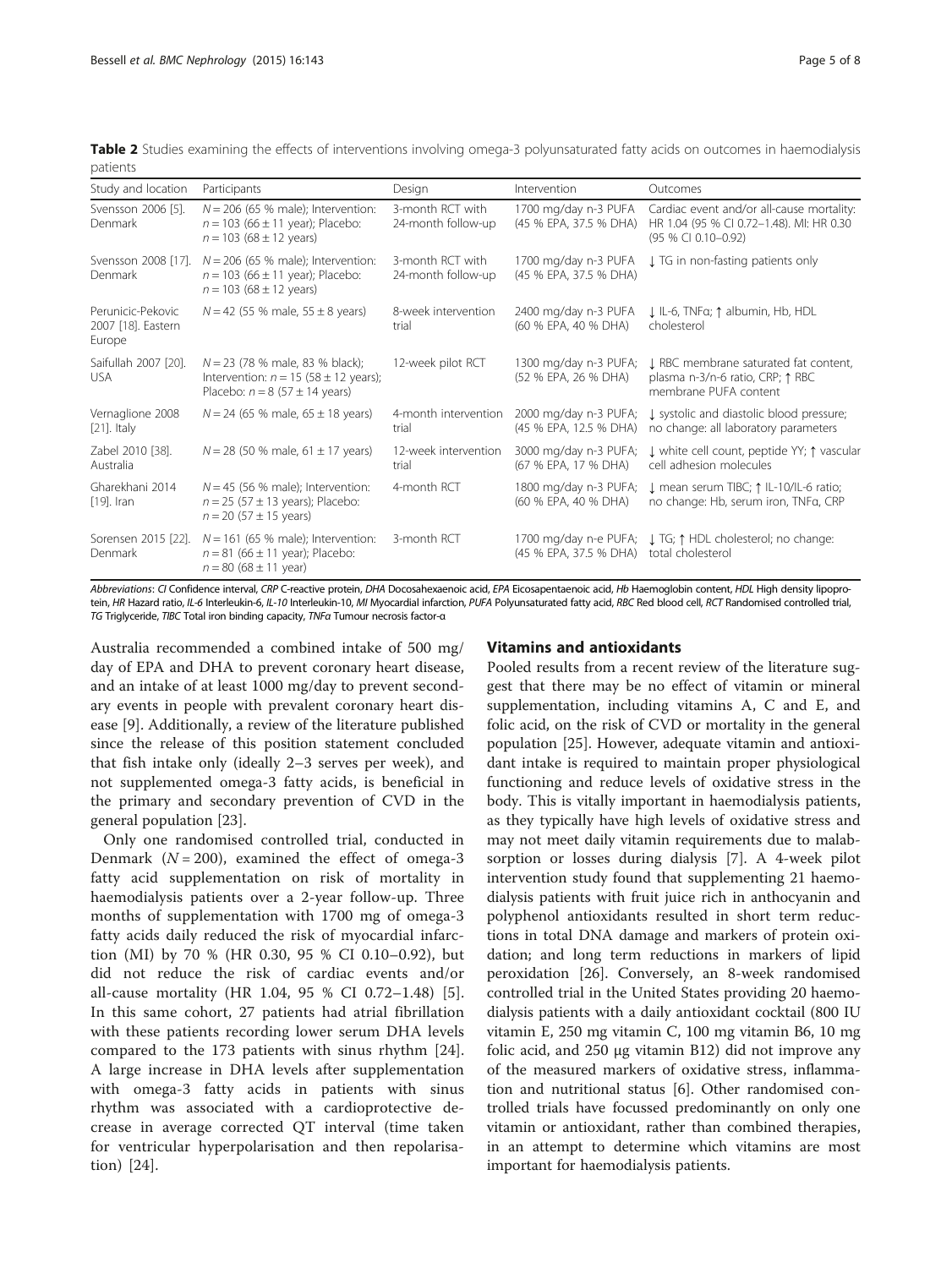# Vitamin E

Table 3 outlines the results of five randomised controlled trials and one intervention trial of supplementation with vitamin E in haemodialysis patients. All studies provided patients with α-tocopherol, with one study additionally supplementing patients with other tocopherols and DHA [[27](#page-7-0)]. This study reported improvements in IL-6 levels and white cell count, however it is unknown to which supplement these improvements can be attributed. Two additional trials reported increases in α-tocopherol and decreases in γ-tocopherol after supplementation with αtocopherol, indicating that perhaps these two forms of vitamin E are maintained in equilibrium within the body [[28](#page-7-0), [29](#page-7-0)]. Neither study observed improvements in markers of inflammation or oxidative stress. A 12-month randomised controlled trial of α-tocopherol supplementation reported a decrease in total antioxidant status and erythrocyte superoxide dismutase activity (an antioxidant enzyme), indicating the complexity of the antioxidant system, as forms of vitamin E can be both pro-oxidant or antioxidant [[30](#page-7-0)]. These different actions of vitamin E may be mediated by route, dose or duration of administration.

Only one randomised controlled trial examined outcomes for patients supplemented with α-tocopherol [[31\]](#page-7-0). In this trial, 196 haemodialysis patients with preexisting CVD in Israel were provided with 800 IU αtocopherol or placebo daily until an outcome occurred or the study ended. Patients receiving a supplement had a 46 % reduced risk of total cardiovascular events, including acute MI, ischaemic stroke, incident peripheral vascular disease, and unstable angina (RR 0.54, 95 % CI 0.33–0.89), and a 55 % reduced risk of MI (RR 0.45, 95 % CI 0.20–0.99). However, supplementation with  $α$ tocopherol did not protect against cardiovascular or allcause mortality [\[31\]](#page-7-0). A larger prospective study involving

1046 diabetic haemodialysis patients in Germany, with a median follow-up of four years, found that baseline αtocopherol levels were positively associated with body mass index, HbA1c (marker of long term blood glucose levels), total cholesterol, LDL cholesterol and triglyceride levels, and negatively associated with male gender, duration of diabetes, history of arrhythmias, and HDL cholesterol levels [[32](#page-7-0)]. For each increase in standard deviation, α-tocopherol levels were associated with a 28 % reduction in risk of stroke (HR 0.72, 95 % CI 0.56–0.94) after adjustment for age, sex, body mass index, albumin, phosphate, HbA1c, and LDL cholesterol. Additional adjustments for triglyceride levels, however, removed this significant association (HR 0.87, 95 % CI 0.63–1.21). The authors concluded that this may have been due to the overall poor nutritional status in patients, resulting in low levels of lipids and vitamins [[32](#page-7-0)].

# Vitamin B

Table [4](#page-6-0) describes two randomised controlled trials of vitamin B supplementation in people with advanced chronic kidney disease (eGFR  $\leq$  30 mL/min/1.73 m<sup>2</sup>) or ESKD. These studies involved large sample sizes, long durations of supplementation [[33\]](#page-7-0) or extended follow-up following supplementation [[34\]](#page-7-0). Neither of these studies identified any protective effects of vitamin B supplementation against risk of cardiovascular events or all-cause mortality. One study population, however, was 98 % male and included a majority of patients with advanced chronic kidney disease, prior to development of ESKD [[34\]](#page-7-0). Cardiovascular outcomes and their determinants may be different in individuals with advanced chronic kidney disease, where some kidney function still remains, compared to those with ESKD, where the kidneys are no longer functional. Similarly, a retrospective analysis of

**Table 3** Trials examining the effects of vitamin E supplementation on outcomes in haemodialysis patients

| Study                          | Participants                                                                                                        | Design                                               | Intervention                                                                       | Outcomes                                                                                                                                            |
|--------------------------------|---------------------------------------------------------------------------------------------------------------------|------------------------------------------------------|------------------------------------------------------------------------------------|-----------------------------------------------------------------------------------------------------------------------------------------------------|
| Boaz 2000 [31].<br>Israel      | $N = 196$ with CVD (69 % male);<br>Intervention: $n = 97$ (65 ± 8 years);<br>Placebo: $n = 99$ (64 ± 9 years)       | RCT, median length<br>519 days, range<br>10-763 days | 800 IU/day a-tocopherol                                                            | Cardiac events: RR 0.54 (95 % CI 0.33-0.89);<br>MI: RR 0.45 (95 % CI 0.20-0.99); no effect on<br>risk of cardiovascular or all-cause mortality      |
| Smith 2003 [29].<br><b>USA</b> | $N = 11$ (55 % male, mean 64 years,<br>range 42-81 year)                                                            | 2-month<br>intervention trial                        | 400 IU/day a-tocopherol                                                            | $\uparrow$ a-tocopherol, metabolites of a- and<br>y-tocopherol, post-dialysis haematocrit;<br>1 y-tocopherol; no change: markers of<br>inflammation |
| Himmelfarb<br>2007 [27]. USA   | $N = 63$ (63 % male); Intervention:<br>$n = 31$ (58 ± 2 years); Placebo:<br>$n = 32 (61 \pm 2 \text{ years})$       | 8-week RCT                                           | Daily: 800 mg DHA, and<br>tocopherols (y 308 mg,<br>α 13 mg, $β$ 11 mg, $δ$ 11 mg) | ↑ erythrocyte DHA; ↓ IL-6, WCC, neutrophils;<br>No change: CRP, F2-isoprostanes, protein<br>carbonyls                                               |
| Lu 2007 [28].<br><b>USA</b>    | $N = 27$ (44 % male); Intervention:<br>$n = 13$ (31-72 years); Placebo:<br>$n = 20$ (31-86 years)                   | 6-month RCT                                          | 800 IU/day a-tocopherol                                                            | ↑ α-tocopherol; ↓ γ-tocopherol; no change:<br>markers of glycoxidation, lipid peroxidation                                                          |
| Antoniadi 2008<br>[30]. Greece | $N = 47$ (49 % male); Intervention:<br>$n = 27$ (59 $\pm$ 14 years); Placebo:<br>$n = 20 (60 \pm 12 \text{ years})$ | 12-month RCT                                         | 500 mg/day a-tocopherol                                                            | I total antioxidant status, erythrocyte SOD<br>activity (antioxidant enzyme)                                                                        |

Abbreviations: CI Confidence interval, CRP C-reactive protein, CVD cardiovascular disease, DHA Docosahexaenoic acid, IL-6 Interleukin-6, IU International units, MI Myocardial infarction, RCT Randomised controlled trial, RR Relative risk, SOD Superoxide dismutase, WCC White cell count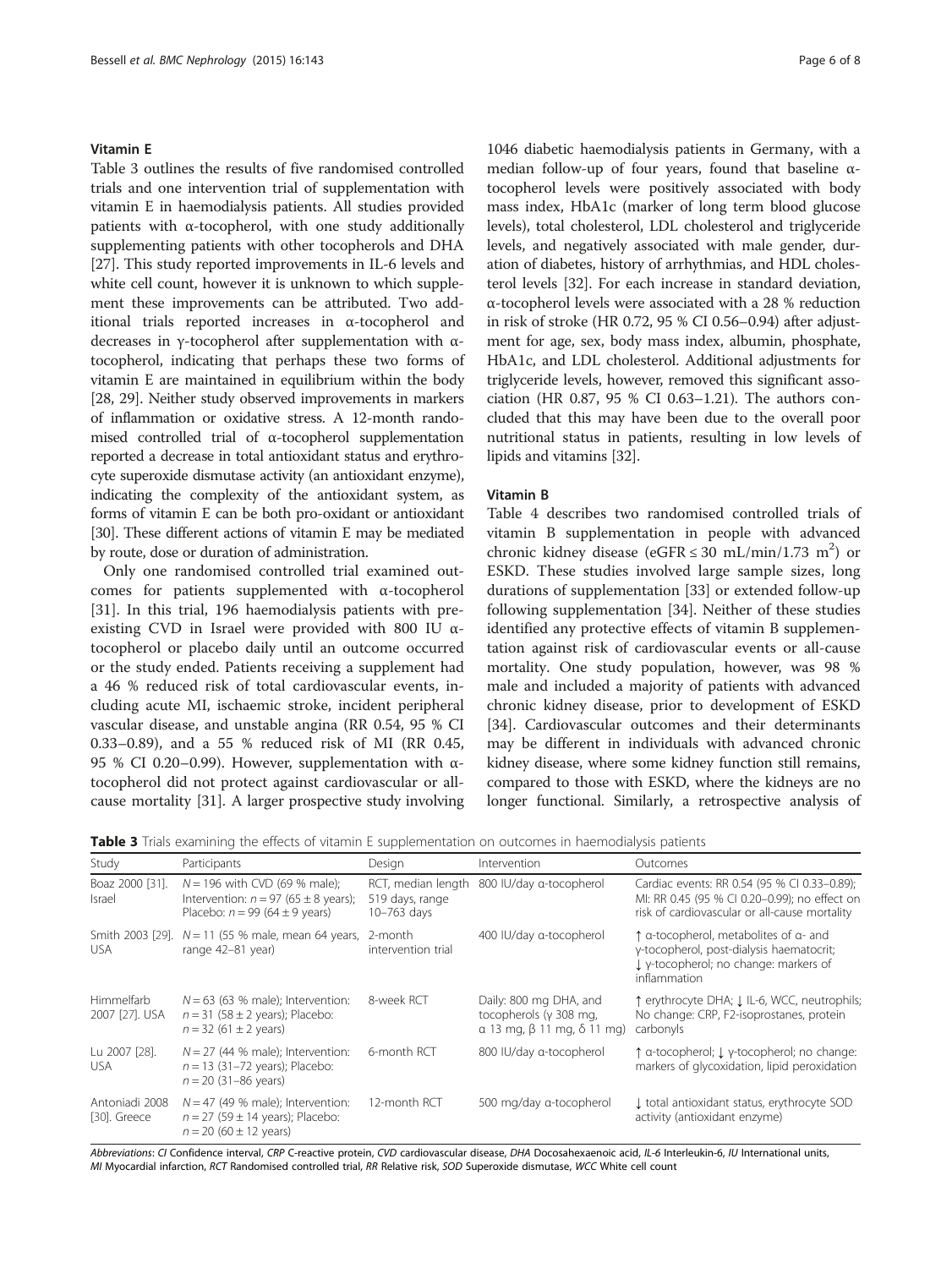<span id="page-6-0"></span>Table 4 Randomised controlled trials examining the effects of vitamin B supplementation on outcomes in haemodialysis patients

| Study                       | Participants                                                                                                                                                                    | Design                                                 | Intervention                                                         | Outcomes                                                                                                                                                    |
|-----------------------------|---------------------------------------------------------------------------------------------------------------------------------------------------------------------------------|--------------------------------------------------------|----------------------------------------------------------------------|-------------------------------------------------------------------------------------------------------------------------------------------------------------|
| <b>USA</b>                  | Jamison 2007 [34]. N = 2056 (63 % ACKD, 37 % ESKD)<br>(98 % male); Intervention: $n = 1032$<br>$(65 \pm 12 \text{ years})$ ; Placebo: $n = 1024$<br>$(66 \pm 12 \text{ years})$ | 3-month RCT with<br>3.2-year follow-up<br>(median)     | Daily: 100 mg vitamin<br>B6, 40 mg folate, and<br>2 mg vitamin B12   | ↑ folate (short term and long term);<br>I homocysteine (short term and long term);<br>no effect on risk of MI, stroke, amputation or<br>all-cause mortality |
| Heinz 2010 [33].<br>Germany | $N = 650$ (58 % male); Intervention:<br>$n = 327 (61 \pm 13 \text{ years})$ ; Placebo:<br>$n = 323$ (61 ± 13 years)                                                             | RCT, median<br>length 2.1 year,<br>range 0.2-5.2 years | 3x/week: 20 mg vitamin<br>B6, 5 mg folate, 20 $\mu$ g<br>vitamin B12 | Unstable angina: HR 0.32 (95 % CI 0.12-0.89);<br>no effect on risk of fatal and non-fatal<br>cardiovascular events, and all-cause mortality                 |
|                             |                                                                                                                                                                                 |                                                        |                                                                      |                                                                                                                                                             |

Abbreviations: ACKD Advanced chronic kidney disease, CI Confidence interval, ESKD End-stage kidney disease, HR Hazard ratio, MI Myocardial infarction, RCT Randomised controlled trial

1790 patients enrolled in the Hemodialysis (HEMO) Study in the United States found that folate (vitamin B9) intake did not reduce risk of mortality from stroke at three year follow-up [[35](#page-7-0)].

# **Discussion**

Cardiovascular complications are the most common cause of mortality in people with ESKD. Given that the Mediterranean diet appears to have cardioprotective properties in the general population, it is feasible that this dietary approach may also be beneficial in this patient population. However, people living with ESKD have altered metabolic processes and fluid and electrolyte balance, causing their uraemic symptoms. Therefore, the beneficial effects of interventions in the general population may not always be true in this group. In the 4D and AURORA studies, for example, common LDL cholesterol-lowering drugs failed to reduce the risks of cardiovascular events in haemodialysis patients, despite being successful in the general population [[36, 37](#page-7-0)].

The extant research suggests that those with higher fish intakes tend to have more favourable albumin and HDL cholesterol levels, as well as a lower risk of mortality compared to those with lower fish intake. Increased levels of omega-3 fatty acids in the blood also appear to lower risk of mortality. However, randomised controlled trials of supplementation with omega-3 fatty acids have assessed different markers of inflammation and nutritional status thereby limiting conclusions. The majority of studies included in this review had small sample sizes and only a few studies were adequately powered randomised controlled trials. Intervention studies involving robust methodology are required to properly examine the physiological mechanisms of fish oil, and its associations with mortality, morbidity and other physiological markers.

Only two studies have examined the effects of vitamin B supplementation on cardiovascular events and mortality in haemodialysis patients, with both showing no effect. Likewise studies examining the role of vitamin E supplementation in haemodialysis patients have had inconsistent results and small sample sizes. This is likely due to methodological differences in dose, route of administration, and treatment duration. Randomised

controlled trials of vitamin supplementation should involve combinations of multiple relevant vitamins, rather than just one vitamin in isolation, to examine the synergistic complexity of the antioxidant system. Investigating the cardioprotective role of supplementation with whole foods including fish, fruit and vegetables in these patients, a group with a high medication load, may also provide an alternative avenue of research aimed at improving cardiovascular health in people with ESKD.

#### Abbreviations

ACKD: Advanced chronic kidney disease; CI: Confidence interval; CRP: C-reactive protein; CVD: Cardiovascular disease; DHA: Docosahexaenoic acid; DNA: Deoxyribonucleic acid; eGFR: estimated glomerular filtration rate; EPA: Eicosapentaenoic acid; ESKD: End-stage kidney disease; Hb: Haemoglobin content; HD: Haemodialysis; HDL: High density lipoprotein; HR: Hazard ratio; IL-6: Interleukin-6; IU: International units; LDL: Low-density lipoprotein; MI: Myocardial infarction; OR: Odds ratio; PD: Peritoneal dialysis; PUFA: Polyunsaturated fatty acid; RBC: Red blood cell; RCT: Randomised controlled trial; RR: Relative risk; SOD: Superoxide dismutase; TIBC: Total iron binding capacity; TNFα: Tumour necrosis factor-α; WCC: White cell count.

#### Competing interests

The authors declare that they have no competing interests.

#### Authors' contributions

EB drafted the manuscript; MJ contributed to the conceptualisation of the study and critical revisions of the manuscript; CM contributed to conceptualisation of the study, drafting of the manuscript and critical revisions of the manuscript. All authors read and approved the final manuscript.

#### Acknowledgements

EB is supported by a scholarship from Diagnostic Services Pty Ltd. CM is in part supported by a research grant from the Royal Hobart Hospital Research Foundation.

#### Author details

<sup>1</sup>Menzies Institute for Medical Research, University of Tasmania, Hobart, Tasmania 7000, Australia. <sup>2</sup>School of Medicine, University of Tasmania Hobart, Tasmania 7000, Australia.

#### Received: 20 April 2015 Accepted: 6 August 2015 Published online: 18 August 2015

#### References

- 1. Rees K, Dyakova M, Ward K, Thorogood M, Brunner E. Dietary advice for reducing cardiovascular risk. Cochrane Database Syst Rev. 2013;3, CD002128.
- 2. Rees K, Hartley L, Flowers N, Clarke A, Hooper L, Thorogood M, et al. 'Mediterranean' dietary pattern for the primary prevention of cardiovascular disease. Cochrane Database Syst Rev. 2013;8, CD009825.
- 3. Martinez-Gonzalez MA, Bes-Rastrollo M. Dietary patterns, Mediterranean diet, and cardiovascular disease. Curr Opin Lipidol. 2014;25:20–6.